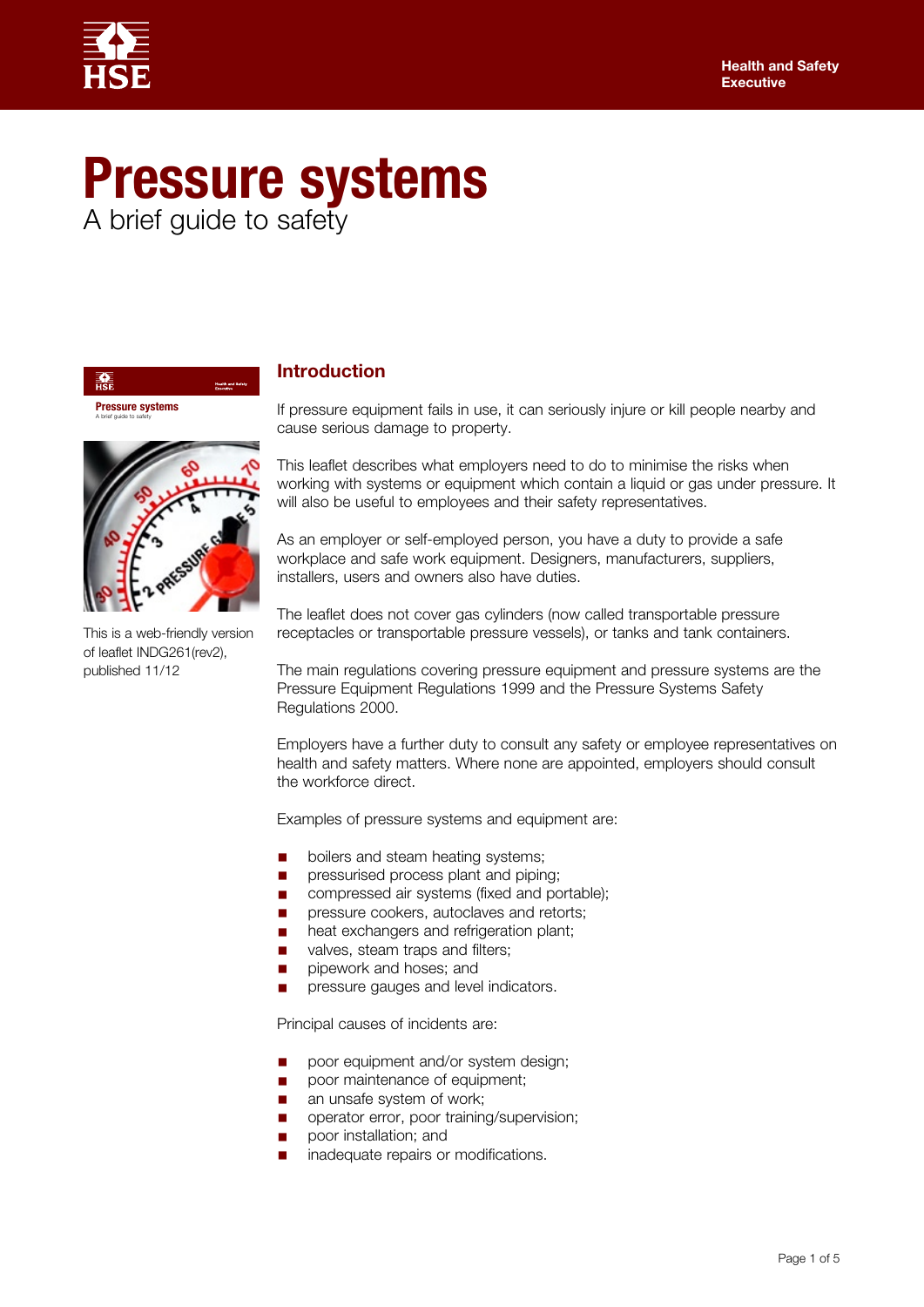The main hazards are:

- impact from the blast of an explosion or release of compressed liquid or gas;<br>■ impact from parts of equipment that fail or any flying debris:
- impact from parts of equipment that fail or any flying debris;
- contact with released liquid or gas, such as steam; and
- fire resulting from the escape of flammable liquids or gases.

## **Reduce the risk of failure**

The level of risk from the failure of pressure systems and equipment depends on a number of factors including:

- the pressure in the system:
- the type of liquid or gas and its properties:
- the suitability of the equipment and pipework that contains it;
- the age and condition of the equipment;
- the complexity and control of its operation;
- the prevailing conditions (eg a process carried out at high temperature); and
- the skills and knowledge of the people who design, manufacture, install, maintain, test and operate the pressure equipment and systems.

To reduce the risks you need to know (and act on) some basic precautions, some of which are contained in the Pressure Systems Safety Regulations 2000 and the Pressure Equipment Regulations 1999.

#### *Provide safe and suitable equipment*

■ When installing new equipment, ensure that it is suitable for its intended purpose and that it is installed correctly. This requirement can normally be met by using the appropriate design, construction and installation standards and/or codes of practice. Since 2002, most pressure equipment placed on the market has had to meet the requirements of the Pressure Equipment Regulations 1999. For pressure equipment not covered by the Pressure Equipment Regulations 1999, the more general

requirements of the Pressure Systems Safety Regulations 2000 apply.

- The pressure system should be designed and manufactured from suitable materials. You should make sure that the vessel, pipes and valves have been made of suitable materials for the liquids or gases they will contain.
- Ensure the system can be operated safely without having to climb or struggle through gaps in pipework or structures, for example.
- Be careful when repairing or modifying a pressure system. Following a major repair and/or modification, you may need to have the whole system re-examined before allowing the system to come back into use.

#### *Know the operating conditions*

- Know what liquid or gas is being contained, stored or processed, for example is it toxic/flammable?
- Know the process conditions, such as the pressures and temperatures.
- Know the safe operating limits of the system and any equipment directly linked to it or affected by it.
- Ensure there is a set of operating instructions for all the equipment and for the control of the whole system including emergencies.
- Ensure that appropriate employees have access to these instructions, and are properly trained in the operation and use of the equipment or system (see the section on training below).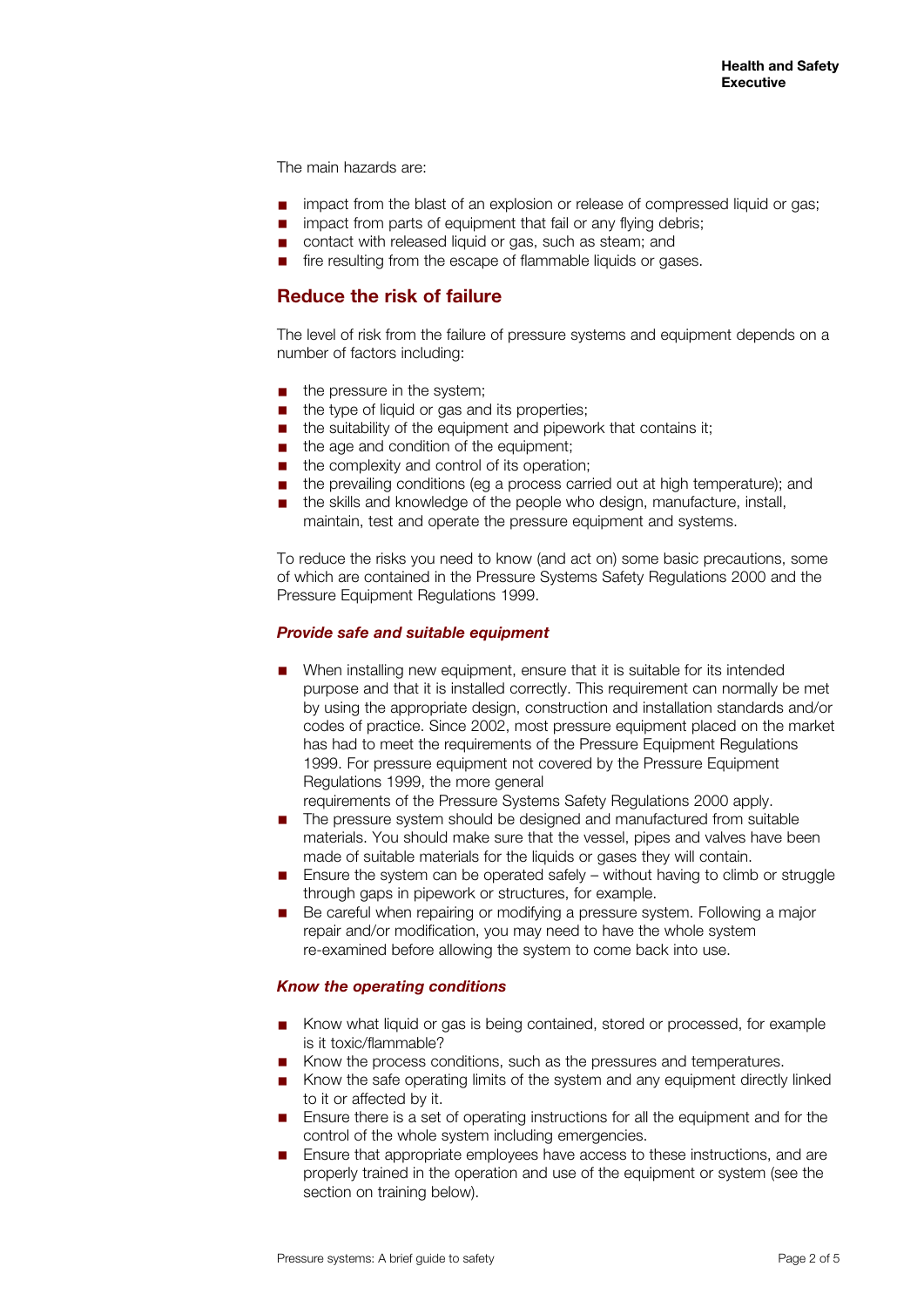#### *Fit suitable protective devices and ensure they function properly*

- Ensure suitable protective devices are fitted to the vessels, or pipework (eq. safety valves and any electronic devices which cause shutdown when the pressure, temperature or liquid or gas level exceed permissible limits).
- Ensure the protective devices have been adjusted to the correct settings.
- If warning devices are fitted, ensure they are noticeable, either by sight or sound.
- Ensure protective devices are kept in good working order at all times.
- Ensure that, where fitted, protective devices such as safety valves and bursting discs discharge to a safe place.
- Ensure that, once set, protective devices cannot be altered except by an authorised person.

## *Carry out suitable maintenance*

- All pressure equipment and systems should be properly maintained. There should be a maintenance programme for the system as a whole. It should take into account the system and equipment age, its uses and the environment.
- Look for tell-tale signs of problems with the system, eg if a safety valve repeatedly discharges this could be an indication that either the system is overpressurising or the safety valve is not working correctly.
- Look for signs of wear and corrosion.
- Systems should be depressurised before maintenance work is carried out.
- Ensure there is a safe system of work, so that maintenance work is carried out properly and under suitable supervision.

Further guidance on regulation 11 (Operation) and regulation 12 (Maintenance) of the Pressure Systems Safety Regulations 2000 is given in the Approved Code of Practice *Safety of pressure systems*. (See 'Find out more'.)

#### *Make provision for appropriate training*

Everybody operating, installing, maintaining, repairing, inspecting and testing pressure equipment should have the necessary skills and knowledge to carry out their job safely – so you need to provide suitable training. This includes all new employees, who should have initial training and be supervised closely.

Additional training or retraining may be required if:

- the job changes;
- the equipment or operation changes; or
- skills have not been used for a while.

#### *Have the equipment examined*

Under the Pressure Systems Safety Regulations 2000, a written scheme of examination is required for most pressure systems. Exempted systems are listed in the Regulations. Generally speaking, only very small systems are exempted.

The written scheme should be drawn up (or certified as suitable) by a competent person. It is the duty of the user of an installed system and the owner of a mobile system to ensure that the scheme has been drawn up. You must not allow your pressure system to be operated (or hired out) until you have a written scheme of examination and ensured that the system has been examined.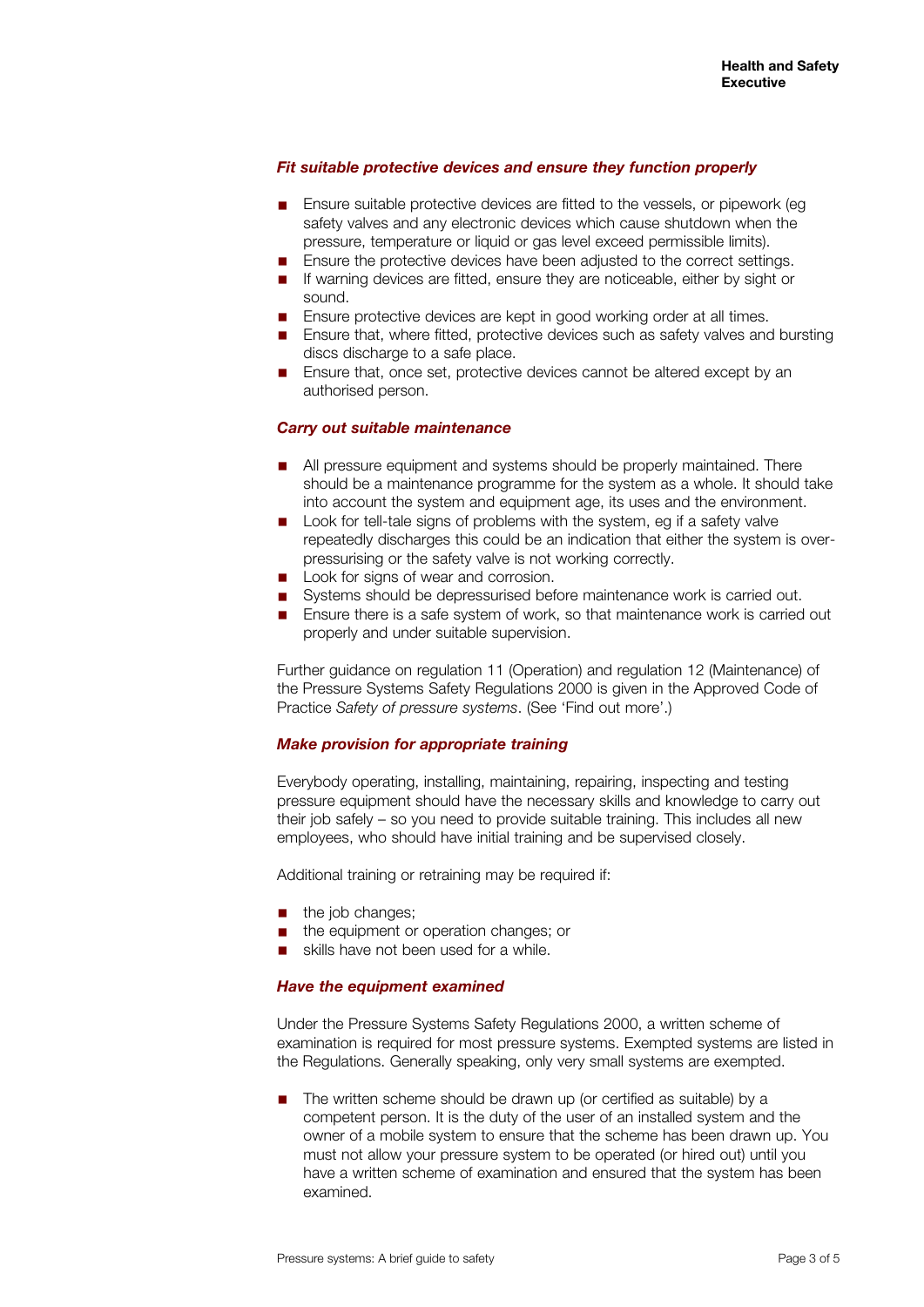- The written scheme of examination must cover all protective devices. It must also include every pressure vessel and those parts of pipelines and pipework which, if they fail, may give rise to danger.
- The written scheme must specify the nature and frequency of examinations, and include any special measures that may be needed to prepare a system for a safe examination.
- The pressure system must be examined in accordance with the written scheme by a competent person.
- For fired (heated) pressure systems, such as steam boilers, the written scheme should include an examination of the system when it is cold and stripped down and when it is running under normal conditions.

The key steps are:

- Decide what items of equipment and parts of the plant should be included in the scheme. This must include all protective devices. It must also include pressure vessels, and parts of pipework, which if they failed could give rise to danger.
- The scheme must be drawn up (or certified as suitable) by a competent person. It must specify whether the examination is in-service or out-of-service and how often the system is to be examined.
- The system must be examined by a competent person in accordance with that scheme.

Remember, an examination undertaken in accordance with a written scheme of examination is like an MOT for your car. It is a statutory examination that is designed to ensure that your pressure system is 'roadworthy'. It is not a substitute for regular and routine maintenance.

#### *Choose a competent person*

- You must assure yourself that the competent person has the necessary knowledge, experience and independence to undertake the functions required of them.
- The competent person carrying out examinations under a written scheme does not necessarily need to be the same one who prepares or certifies the scheme as suitable.

A competent person may be:

- a company's own in-house inspection department;
- an individual person (eg a self-employed person); or
- an organisation providing independent inspection services.

Bodies that have United Kingdom Accreditation Service ([www.ukas.com/](http://www.ukas.com/)) accreditation to the British, European and international standard BS EN ISO/IEC 17020: 2004, for the scope of in-service inspection of pressure equipment, can provide competent persons meeting the appropriate criteria.

The competent person undertaking an examination of a pressure system in accordance with the written scheme of examination takes the responsibility for all aspects of the examination.

For example, on systems where ancillary examination techniques (eg nondestructive testing) are undertaken, the competent person must assume responsibility for the results of these tests and their interpretation even though the tests may have been carried out by someone else.